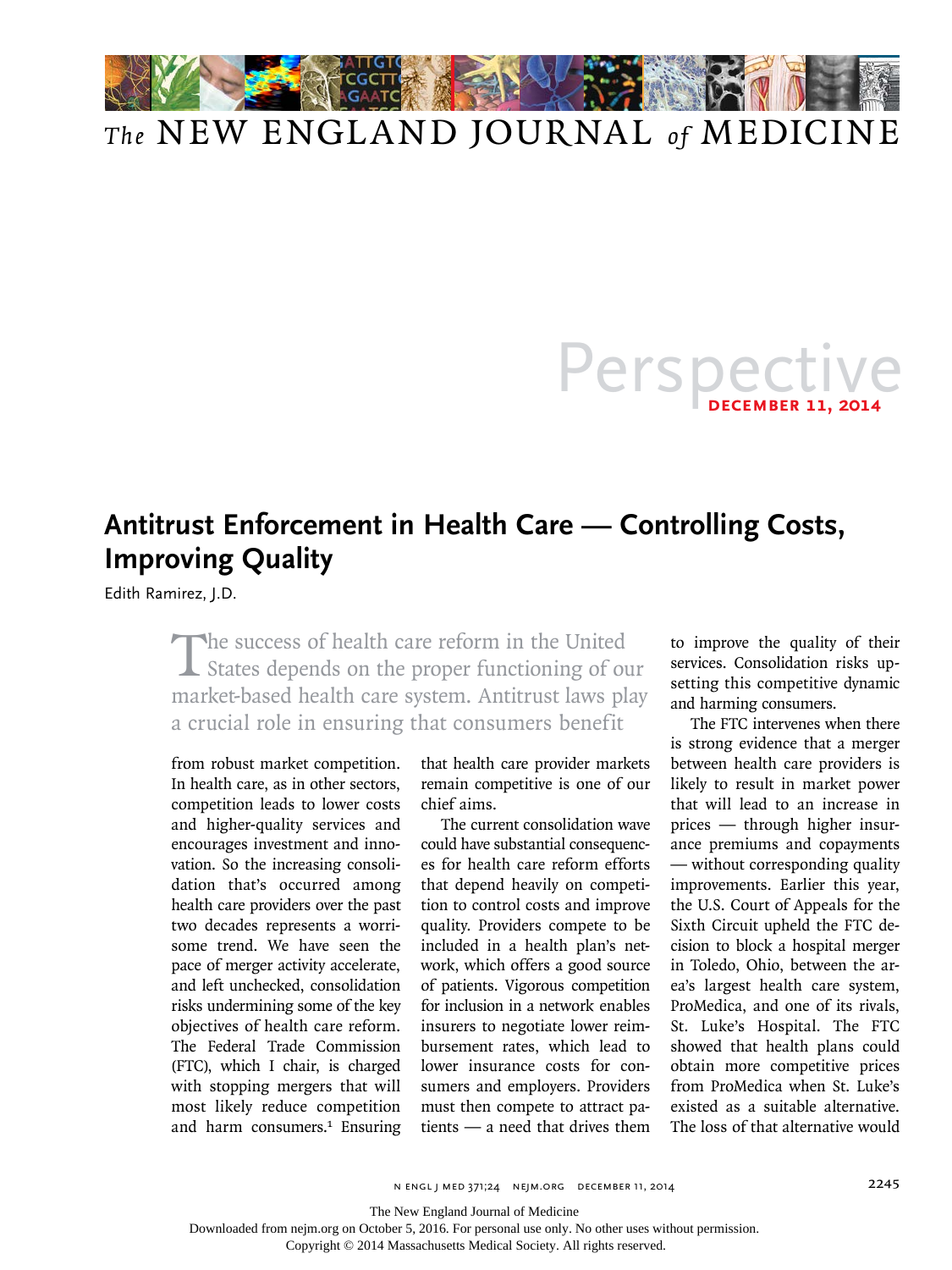have increased ProMedica's negotiating clout and left health plans vulnerable to ProMedica's price demands.

Similar concerns may arise when physician groups combine or when doctors sell their practices to hospitals that already have physicians practicing the same specialties as the purchased groups. Competition among physician groups provides patients with options and helps keep costs lower.2 Extensive evidence that consolidation of health care providers leads to higher prices without corresponding improvements in quality supports the FTC's continued vigilance over these markets.<sup>3</sup>

Critics question whether promoting competition should still be a central aim of the FTC's agenda when it comes to health care markets. They claim that active enforcement of antitrust laws undermines efforts to contain costs through provider collaboration and is therefore at odds with the policy aims of the Affordable Care Act. In some states, legislation has been proposed that would exempt health care providers that engage in collaborative activity, including joint ventures and mergers, from antitrust review. At their extreme, these bills would encourage providers to negotiate collectively with health plans in order to extract higher rates, in effect allowing providers to fix their prices. By permitting conduct that would ordinarily violate antitrust laws, the bills would lead to higher prices and lower-quality care — undercutting the very objectives they aim to achieve. More fundamentally, the proposed legislation betrays a misunderstanding of the crucial role that competition plays in the health care sector.

Antitrust analysis takes into account both cost and quality considerations. When reviewing a hospital merger, for instance, the FTC focuses not only on whether the transaction will most likely lead to anticompetitive consequences such as higher prices or other harms, but also on whether it will raise the quality of health care services. For quality-related claims to succeed, however, they must be backed by evidence that quality improvements are both likely and attainable only by means of a merger.

This was a central issue in another recent case involving the acquisition of an independent physician group in Idaho, Saltzer Medical Group, by St. Luke's Health System, the state's dominant health system. Joined by Idaho's attorney general, the FTC charged that the merger which would have given the combined entity an 80% market share in adult primary care physician services in Nampa, Idaho — would reduce competition and lead to higher prices. The parties argued that they needed to consolidate in order to shift from a fee-forservice model to a financially and clinically integrated, risk-based system that would reward providers on the basis of patient outcomes instead of the number of services provided. Such a system could succeed, they claimed, only if the organization employed a critical mass of doctors.

While acknowledging the potential benefits of integrated care, at trial the FTC pointed to the lack of evidence that a merger was necessary to achieve those goals. For example, according to St. Luke's, a central benefit of the transaction would be the implementation of a shared electronic health records (EHR) system, but an effort to provide nonaffiliated physicians access to its EHR system was already well under way. The FTC also showed that there are different ways, short of a merger, for hospitals to achieve the benefits of clinical integration, including through the use of clinical practice protocols to ensure consistent treatment and financial incentives for meeting quality-of-care goals. This argument was supported by the fact that other physician practices in Idaho, including groups smaller than Saltzer, were already engaging in risk-based contracting and integrated care.

Last January, a federal district court judge in Boise, Idaho, ultimately agreed with the FTC and ordered the dissolution of the acquisition. In his ruling, the judge acknowledged that the deal had the potential to improve patient outcomes, but he found that the parties' stated objectives could be achieved in ways other than through consolidation. The case is currently on appeal.

Health care providers considering integration can look to these and other cases for direction, as well as to extensive guidance provided over the past two decades. In the 1996 Statements of Antitrust Enforcement Policy in Health Care, the FTC and the Department of Justice set out the main factors they consider when assessing whether an arrangement among health care providers may violate antitrust laws. More recently, we issued a policy statement in 2011 providing antitrust guidance to providers contemplating the formation of accountable care organizations. The FTC

2246 n engl j med 371;24 nejm.org december 11, 2014

The New England Journal of Medicine

Downloaded from nejm.org on October 5, 2016. For personal use only. No other uses without permission.

Copyright © 2014 Massachusetts Medical Society. All rights reserved.